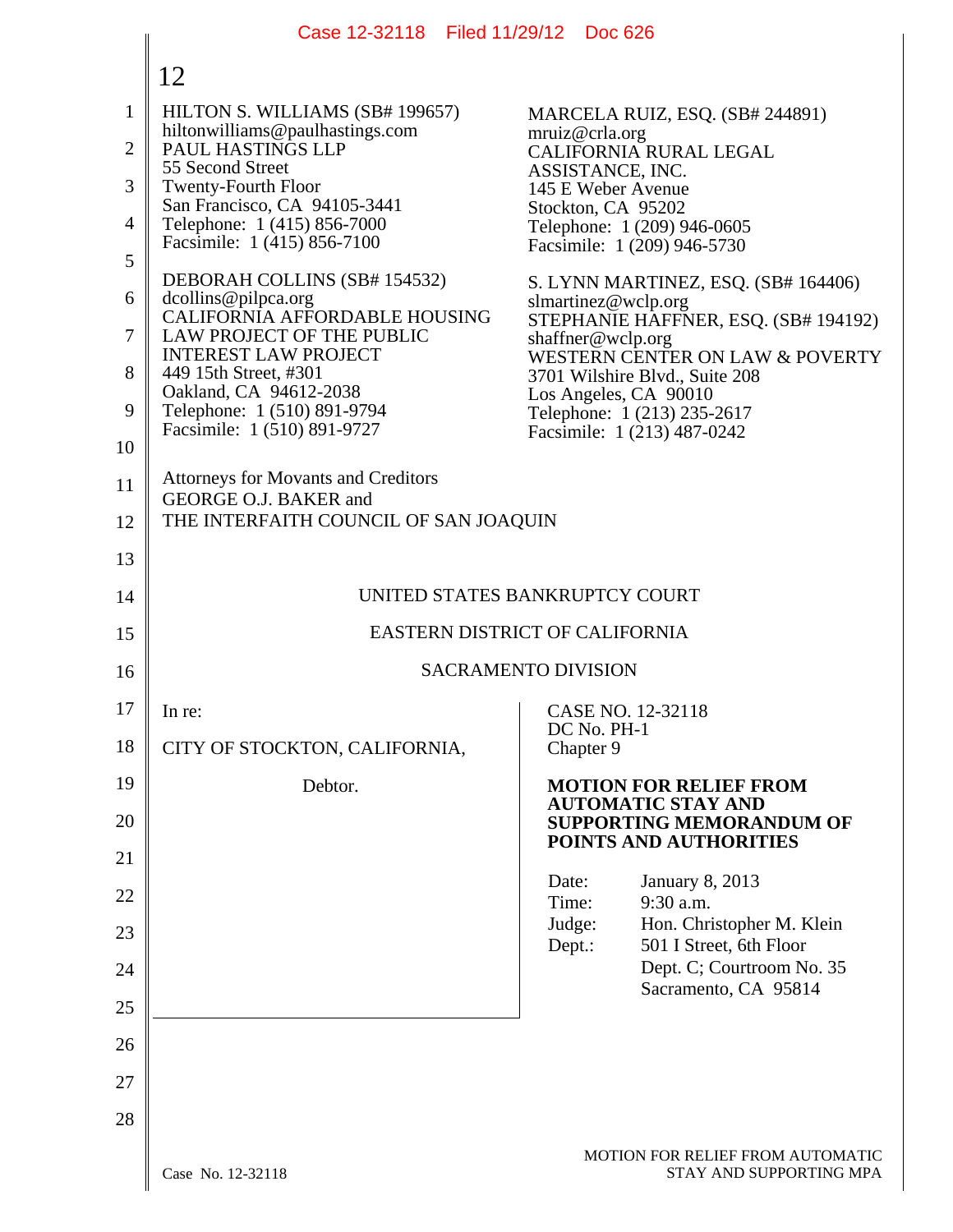# 1 2

## **MOTION FOR RELIEF FROM AUTOMATIC STAY**

3 4 5 6 7 Pursuant to 11 U.S.C. § 362(d)(1), George O.J. Baker and the Interfaith Council of San Joaquin move this Court, on behalf of the Price Judgment Creditors, for an order granting relief from the automatic stay imposed by these bankruptcy proceedings to allow Movants to seek enforcement of a stipulated judgment entered by the United States District Court for the Eastern District of California in the case of *Price, et al. v. City of Stockton, California, et al.*, Case No. CV S-02-0065 LKK KJM ("*Price* Judgment").

8 9 10 11 12 13 14 15 16 17 18 19 20 21 22 23 24 25 26 As demonstrated below, cause exists to order relief from the automatic bankruptcy stay to enforce the *Price* Judgment before Judge Karlton in the United States District Court for the Eastern District of California for at least three reasons. First, the *Price* Judgment requires the construction of 340 lower income housing units to replace residences demolished as a result of redevelopment. Only 161 of the replacement units have in fact been completed to date and, under federal law, these are outstanding equitable obligations – not monetary debts – and are accordingly not dischargeable in a bankruptcy proceeding. Second, the *Price* Judgment required the creation of a \$1.45 million fund to be paid to eligible claimants for relocation assistance. After five years, and well prior to the City's bankruptcy filing, the remaining balance (which is over \$1 million) was required to be set aside in a restricted fund of the Stockton Redevelopment Agency, to be used only for construction of extremely low income housing. When California's redevelopment agencies were dissolved, the City of Stockton as "successor agency " – a legal entity separate from the City itself – elected to assume the former relocation agency's obligations. The obligations in the *Price* Judgment regarding the relocation assistance fund are thus not obligations of the City at all but, rather, of the City in its capacity as the "successor agency" and are accordingly not properly included within this bankruptcy estate. Finally, performance of the obligations in the Price Judgment is long overdue and, accordingly, any rational analysis of the various factors Courts analyze to determine whether to grant relief from stay favors allowing the Price Judgment Creditors to enforce here.

- 27
- 28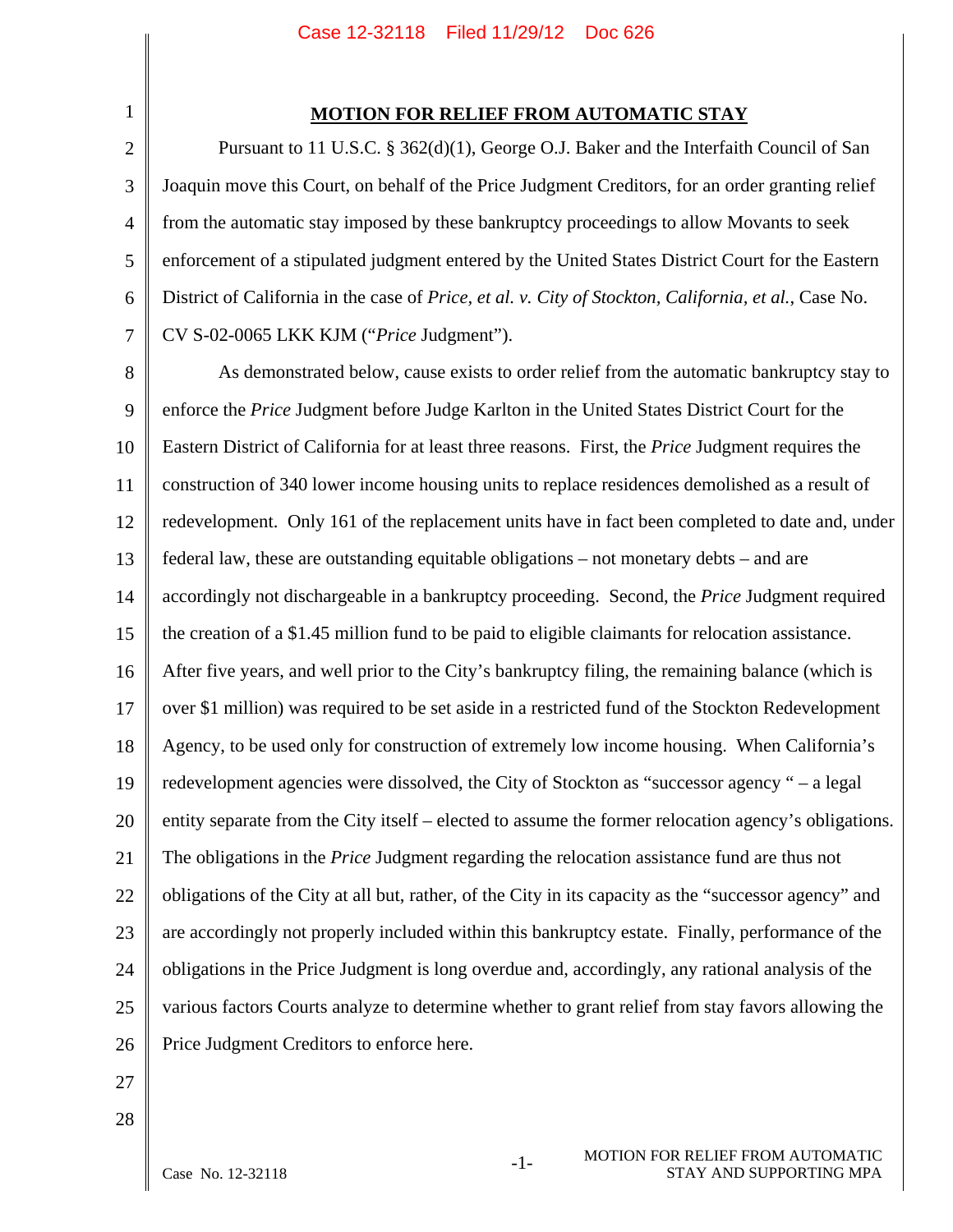| $\mathbf{1}$   | Here, cause exists to grant relief from the automatic stay because (1) the Replacement                |
|----------------|-------------------------------------------------------------------------------------------------------|
| $\overline{2}$ | Unit Obligation is not a debt subject to discharge under the Bankruptcy Code, (2) the Relocation      |
| 3              | Assistance Fund and its attendant obligations belong to the Successor Agency – not to the City –      |
| 4              | and thus are not properly included among the City's assets and obligations in these proceedings,      |
| 5              | and (3) analysis of the factors courts assess when considering whether to order relief from stay      |
| 6              | favors granting this Motion.                                                                          |
| 7              | Pursuant to Section 362 of the Bankruptcy Code, the Price Judgment Creditors                          |
| 8              | respectfully request that the Court enter an order granting relief from the automatic bankruptcy      |
| 9              | stay to permit judicial enforcement of the Price Judgment.                                            |
| 10             |                                                                                                       |
| 11             | <b>MEMORANDUM IN SUPPORT OF MOTION FOR RELIEF FROM</b>                                                |
| 12             | <b>AUTOMATIC STAY</b>                                                                                 |
| 13             | I.<br><b>JURISDICTION AND VENUE</b>                                                                   |
| 14             | This Court has jurisdiction to decide this motion pursuant to 28 U.S.C. §§ 157 and 1334.              |
| 15             | This is a core proceeding, pursuant to 28 U.S.C. $\S 157(b)(2)(G)$ . Venue is proper in this Court    |
| 16             | pursuant to 28 U.S.C. §§ 1408 and 1409. The relief requested in this Motion is predicated on 11       |
| 17             | U.S.C. § 362(d) and Rules 4001 and 9014 of the Federal Rules of Bankruptcy Procedure.                 |
| 18             | П.<br><b>BACKGROUND</b>                                                                               |
| 19             | <b>The Price Judgment</b><br>A.                                                                       |
| 20             | Movant George O.J. Baker is one of more than 250 former tenants of single room                        |
| 21             | occupancy ("SRO") housing units in downtown Stockton who were displaced from their                    |
| 22             | residences as a result of Stockton's code enforcement activities designed to vacate and/or            |
| 23             | demolish eleven SRO hotels and properties. Declaration of Hilton S. Williams in Support of            |
| 24             | Motion For Relief From Automatic Stay ("Williams Decl.") at ¶ 3; Exh. A (Order Granting               |
| 25             | Preliminary Injunction, <i>Price</i> Action Dkt. No. 83 (May 2, 2002) at 4). On January 10, 2002, Mr. |
| 26             | Baker and five other displaced low-income individuals joined with Movant Interfaith Council of        |
| 27             | San Joaquin (formerly Stockton Metro Ministry, Inc.) (collectively, "Price Judgment Creditors")       |
| 28             | to file suit in the United States District Court for the Eastern District of California against the   |
|                | MOTION FOR RELIEF FROM AUTOMATIC<br>$-2-$<br>Case No. 12-32118<br>STAY AND SUPPORTING MPA             |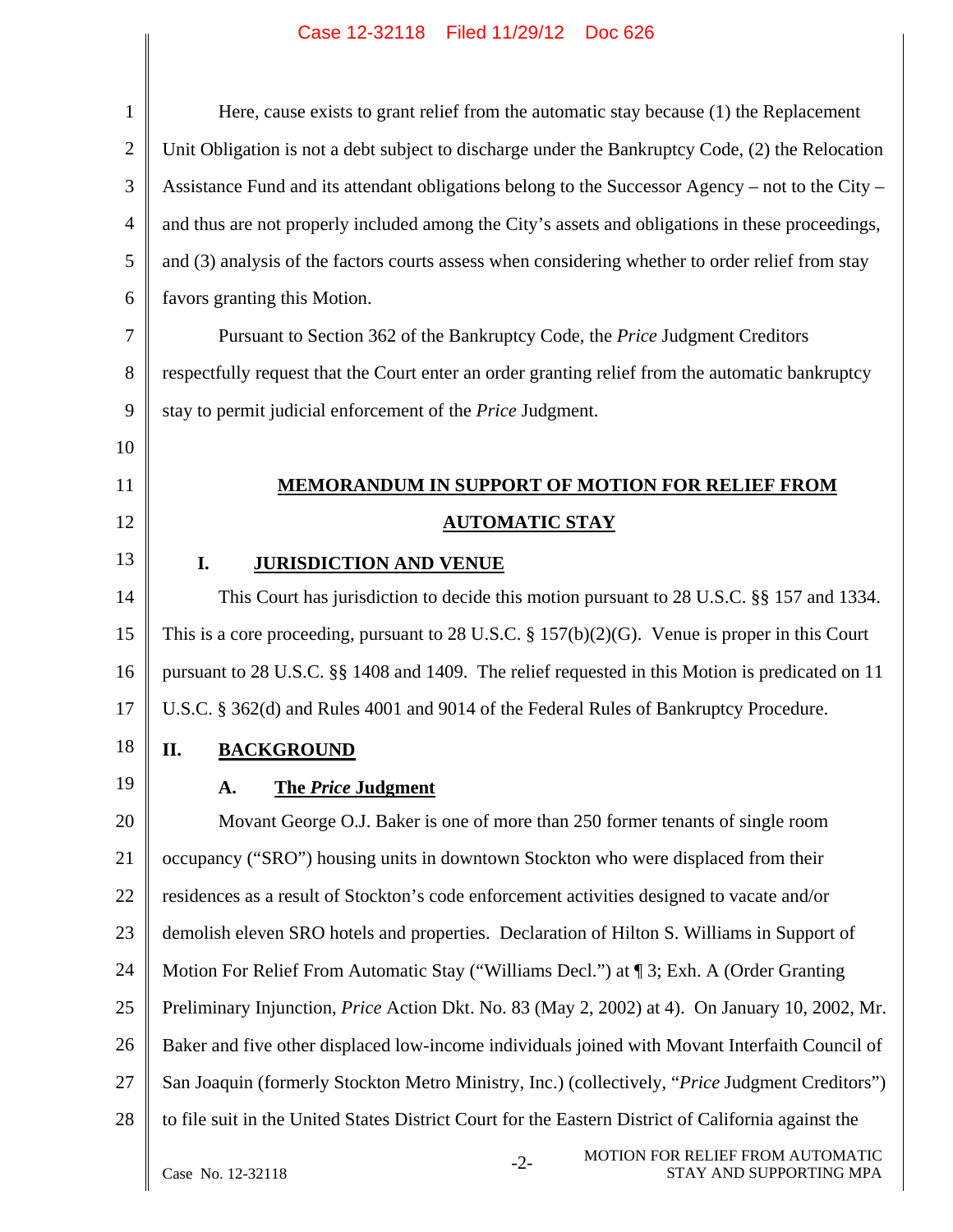1 2 3 4 City, the Stockton Redevelopment Agency, the Stockton City Council, the Stockton Department of Housing and Redevelopment, and certain city officials, alleging violations of state and federal redevelopment, relocation assistance, and fair housing laws. *Id*. at ¶ 4; Exh. B (Settlement Agreement at 1-2).

5 6 7 8 9 10 11 12 13 14 15 16 17 18 19 The Court (Karlton, J.) entered judgment against the Stockton Redevelopment Agency and the City of Stockton ("Defendants") pursuant to the parties' Settlement Agreement in January 2006. *Id*. at ¶ 5; Exh. C (Judgment Pursuant to Settlement Agreement, *Price* Action Dkt. No. 313 (Jan. 13, 2006) ("*Price* Judgment")). The *Price* Judgment requires the Defendants to engage in a series of activities which would result in two significant outcomes. First, it binds Defendants to ensure the construction of 340 units of lower income housing to replace residences demolished as part of the redevelopment activities ("Replacement Unit Obligation"). *Id*. at ¶ 4; Exh. B (Settlement Agreement, Section IV). Second, it requires the Defendants to establish a restricted fund in the amount of approximately \$1.45 million for distribution by a special master over a five-year period to persons displaced by Defendants' activities ("Relocation Assistance Fund"). *Id.* at  $\P$  4; Exh. B (Settlement Agreement, Section III). At the expiration of the five-year period, which should have occurred on January 9, 2011, the City was required to deposit the remaining balance of the Relocation Assistance Fund into a restricted fund under control of the Stockton Redevelopment Agency to be used exclusively for construction of housing units for extremely low income individuals and families. *See id* at 6.<sup>1</sup>

20

## **B. Effective February 1, 2012, California Dissolved Its Redevelopment Agencies**

21 22 23 24 25 On June 29, 2011, California Governor Jerry Brown signed into law an immediate budget bill, Assembly Bill ("AB") x 1 26, which dissolved all existing California Redevelopment Agencies, effective February 1, 2012, and established "successor agencies" to perform necessary functions to "wind down" the redevelopment agency's affairs. *See* AB 26, Part 1.85, June 29, 2011,<sup>2</sup> codified at Health & Safety Code §§34161 et seq.; *see also California Redevelopment* 

<sup>26</sup>  27  $\overline{a}$ <sup>1</sup> The *Price* Judgment Creditors maintain that Defendants breached this and other provisions of the Settlement Agreement prior to January 2011 as set forth in Plaintiffs' notice of breach to Defendants dated December 30, 2010. Williams Decl. at  $\P$  6; Exh. D. Accordingly, the *Price* Judgment Creditors reserve their right to resolve the alleged breach pursuant to the terms of the Settlement Agreement.

<sup>28</sup>  <sup>2</sup> Available at http://www.leginfo.ca.gov/pub/11-12/bill/asm/ab\_0001-0050/abx1\_26\_bill\_20110629\_chaptered.html.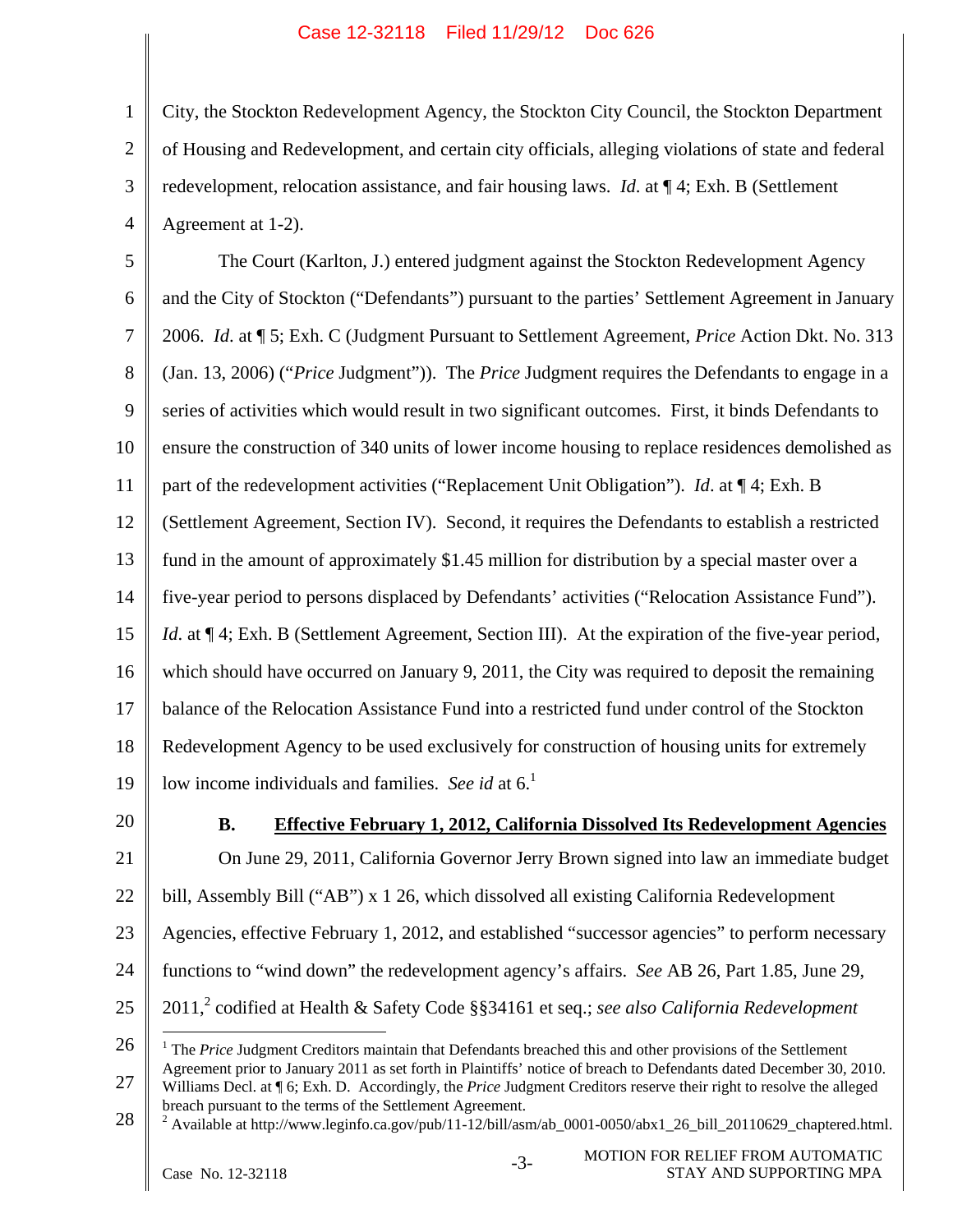| $\mathbf{1}$   | Association v. Matosantos, 53 Cal. 4 <sup>th</sup> 231 (2011). To effect the dissolution, the redevelopment |  |
|----------------|-------------------------------------------------------------------------------------------------------------|--|
| $\overline{2}$ | agency's assets, functions and obligations (including existing court judgments) were transferred            |  |
| 3              | to the successor agency. Cal. Health & Safety Code § 34173.                                                 |  |
| $\overline{4}$ | On August 23, 2011, by Resolution No. 11-0251, the City passed a resolution stating that                    |  |
| 5              | it would serve as Successor Agency to the Stockton Redevelopment Agency ("Successor                         |  |
| 6              | Agency"), and would assume the Stockton Redevelopment Agency's housing functions. <sup>3</sup> On           |  |
| 7              | February 1, 2012, the assets and obligations of the Stockton Redevelopment Agency – including               |  |
| 8              | the balance of the restricted Relocation Assistance Fund and the Agency's duty to complete the              |  |
| 9              | remaining replacement housing units - transferred to the City as Successor Agency.                          |  |
| 10             | The Successor Agency is a separate and distinct public entity from the City of Stockton.                    |  |
| 11             | Cal. Health & Safety Code § 34173(g). Thus, even if a municipality established itself as the                |  |
| 12             | successor agency to its dissolved redevelopment agency, (as did the City here), as a matter of law          |  |
| 13             | the municipality and the successor agency are separate, stand-alone legal entities.                         |  |
| 14             | $C_{\bullet}$<br>The City's AB 506 Process And Application For Chapter 9 Bankruptcy<br><b>Protection</b>    |  |
| 15             | The City initiated the early neutral evaluation process mandated by AB 506 for a                            |  |
| 16             | municipality contemplating the filing of a Chapter 9 proceeding by letter dated February 29,                |  |
| 17             | 2012. In response, the Price Judgment Creditors opted-in to the early neutral evaluation process            |  |
| 18             | by letter dated March 13, 2012. The Price Judgment Creditors participated fully in the early                |  |
| 19             | neutral evaluation process, including in group meetings and one-on-one sessions with the City. It           |  |
| 20             | is a matter of public record that the City was not able to reach agreements with its various                |  |
| 21             | creditors – including the Price Judgment Creditors – sufficient to avoid seeking protection under           |  |
| 22             | Chapter 9 of the U.S. Bankruptcy Code.                                                                      |  |
| 23             | D.<br><b>Movants Asked The City To Stipulate To Relief From The Automatic</b>                               |  |
| 24             | <b>Bankruptcy Stay, And The City Declined</b>                                                               |  |
| 25             | On November 21, 2012, the Price Judgment Creditors requested that the City stipulate to                     |  |
| 26             | relief from the Automatic Stay because (1) the Replacement Unit Obligation is not a debt subject            |  |
| 27             | to discharge under the Bankruptcy Code, and (2) the Relocation Assistance Fund and its attendant            |  |
| 28             | $3$ See http://www.stocktongov.com/government/departments/econDev/redev.html                                |  |
|                | <b>MOTION FOR RELIEF FROM AUTOMATIC</b><br>$-4-$<br>Case No. 12-32118<br>STAY AND SUPPORTING MPA            |  |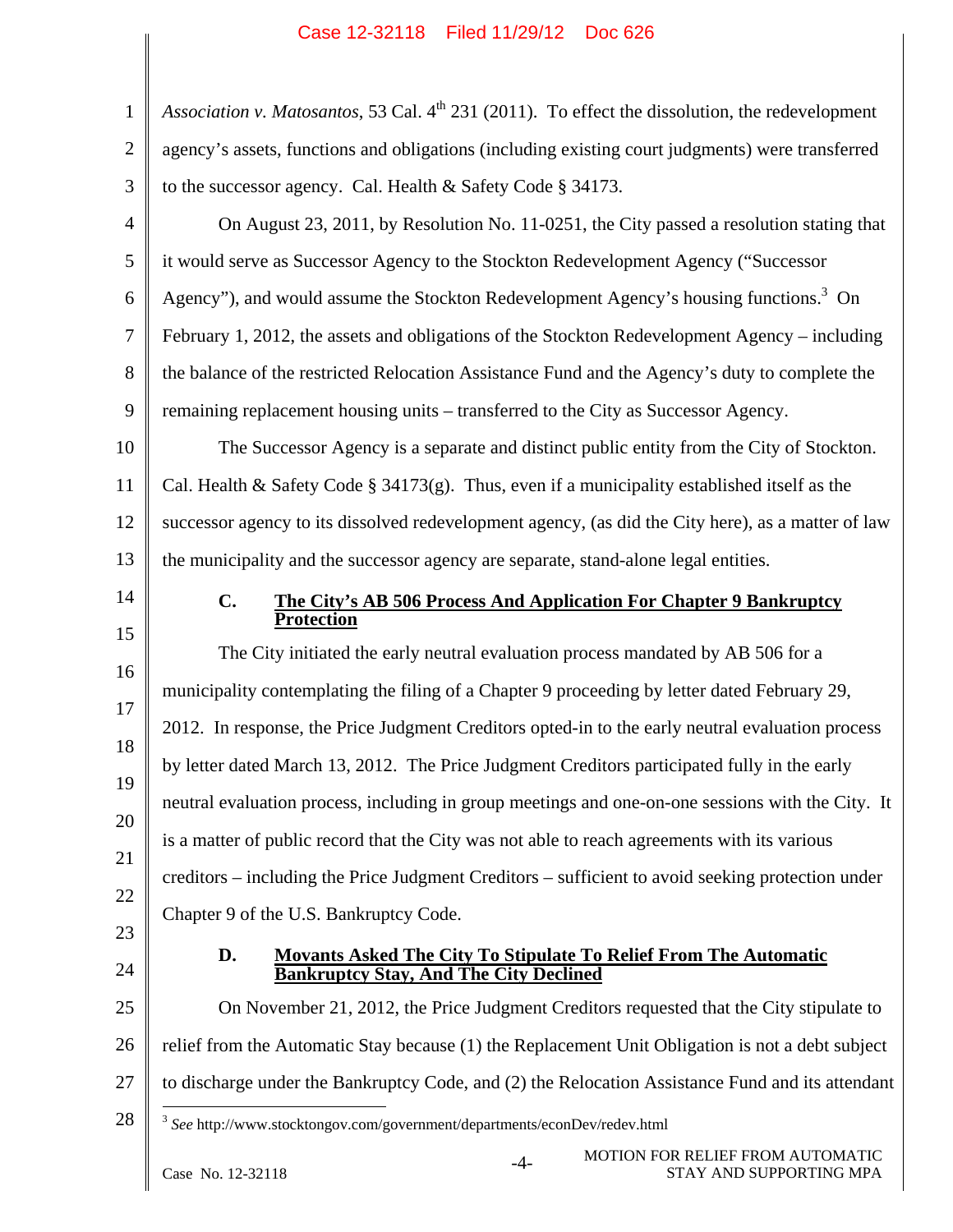1 2 3 4 obligations belong to the Successor Agency – not to the City – and thus are not properly included among the City's assets and obligations in these proceedings. Williams Decl. at ¶ 7; Exh. E. On November 26, 2012, the City declined to stipulate to relief from the automatic stay and, accordingly, the Price Judgment Creditors filed this Motion. *Id*.

5

6

### **E. Outstanding Obligations Under The** *Price* **Judgment**

## 1. **Replacement Housing Units**

7 8 9 10 11 12 13 14 15 There is no dispute that the Defendants have not met their obligation to create 340 lowincome housing units pursuant to the *Price* Judgment. Defendants have received credit for 161 replacement housing units. Defendants, including the City, remain obligated to ensure construction of the remaining 179 lower income housing units pursuant to the terms of the Settlement Agreement. Williams Decl. at  $\P 4$ ; Exh. B. The City's outstanding obligation is an equitable one: to exercise its broad land use powers to ensure that the outstanding units are constructed and made available to lower-income households. *See* Cal. Gov't Code §65580 (California legislature finds that local governments "have a responsibility to use the powers vested in them" to facilitate the development of housing).

16

#### 2. **Relocation Fund**

17 18 19 20 21 There is also no dispute that as of January 9, 2011, the Defendants had yet to pay out over \$1 million from the Relocation Assistance Fund. Moreover, the Successor Agency is bound by a judgment under California law to segregate any remaining Relocation Assistance Fund into a restricted fund to be used exclusively for construction of housing units for extremely low income individuals and families.

22 23 24 25 26 Put simply, because the Price Judgment contains equitable obligations (replacement units) and obligations that are to be fulfilled by a separate legal entity, the Successor Agency (relocation fund), and for the additional reasons discussed below, neither of the obligations under the *Price* Judgment is properly dischargeable through these bankruptcy proceedings. Accordingly, Movants are entitled to relief from the automatic stay for cause in order to pursue enforcement of

27 the *Price* Judgment.

28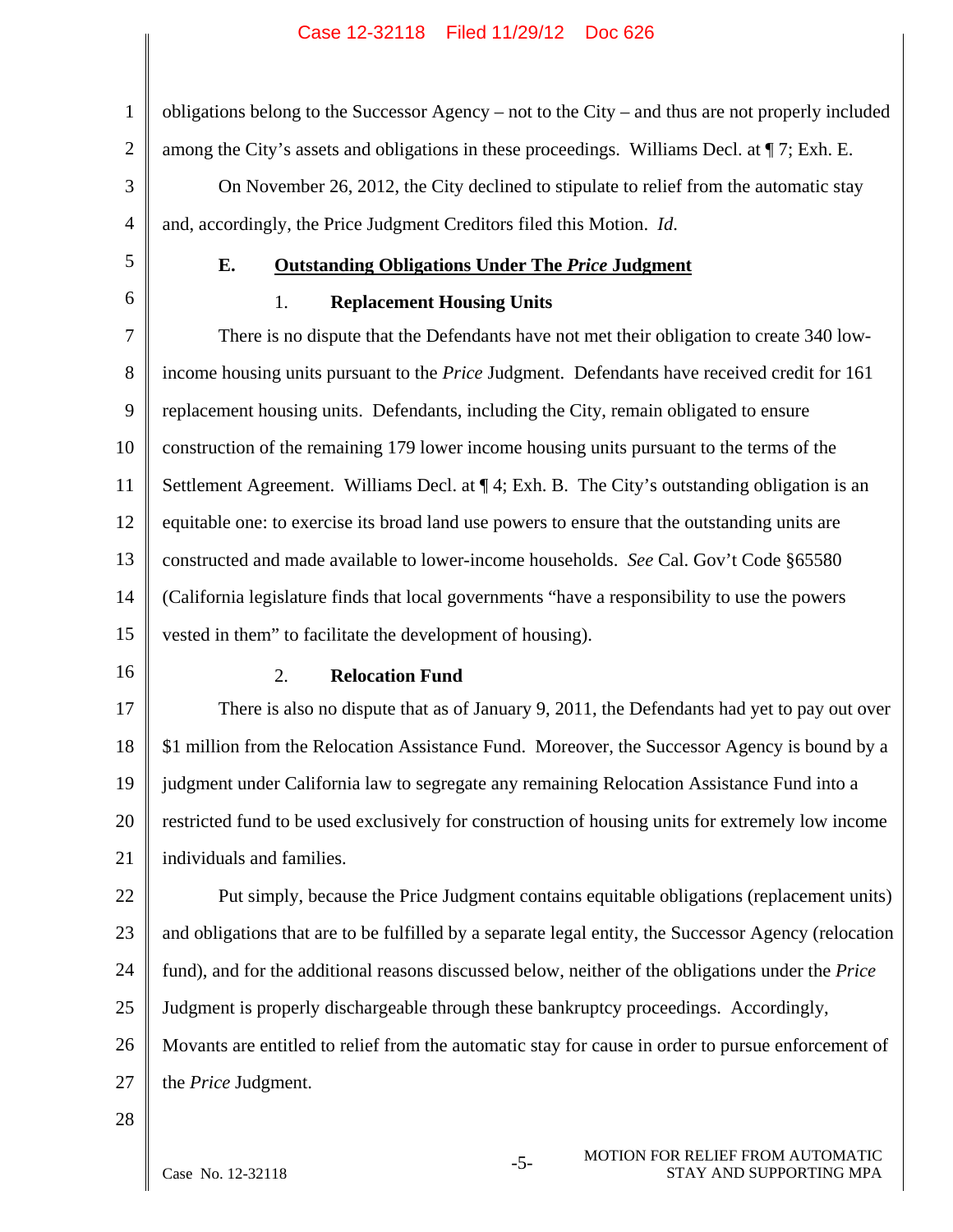1

2

3

4

5

6

7

8

# **III. MOVANTS ARE ENTITLED TO RELIEF FROM THE STAY FOR CAUSE**

Section 362(d) of the Bankruptcy Code provides that a bankruptcy court may lift the automatic stay "for cause":

> On request of a party in interest and after notice and a hearing, the court shall grant relief from the stay provided under subsection (a) of this section, such as by terminating, annulling, modifying, or conditioning such stay  $-$  (1) for cause, including the lack of adequate protection of an interest in property of such party in interest;

11 U.S.C. § 362(d)(1).

9 10 11 12 13 14 15 16 17 18 19 20 The Bankruptcy Code does not define "cause," and courts therefore decide motions for relief from stay on a case-by-case basis. *In re Tucson Estates, Inc.*, 912 F.2d 1162, 1166 (9th Cir. 1990). The term "cause" as used in §  $362(d)(1)$  "is a broad and flexible concept which permits a bankruptcy court, as a court of equity, to respond to inherently fact-sensitive situations." *In re A Partners, LLC*, 344 B.R. 114, 127 (Bankr. E.D. Cal. 2006) (citations omitted). The bankruptcy court has broad discretion in granting relief from stay for cause under Section 362(d). *Groshong v. Sapp (In re Mila, Inc.)*, 423 B.R. 537, 542 (9th Cir. B.A.P. 2010). In the Ninth Circuit, courts determining whether to modify or lift an automatic stay consider such factors as: (1) interference with the bankruptcy; (2) good or bad faith of the debtor, (3) injury to the debtor and other creditors if the stay is modified; (4) injury to the movant if the stay is not modified; and (5) the relative portionality of the harms from modifying or continuing the stay." *In re A Partners, LLC*, 344 B.R. at 127 (citations omitted).

21 22 23 24 25 26 In this case, cause exists to grant Movants relief from the automatic stay because (1) the Replacement Unit Obligation is not a debt subject to discharge under the Bankruptcy Code, and (2) the Relocation Assistance Fund and its attendant obligations belong to the Successor Agency – not to the City – and thus are not properly included among the City's assets and obligations in these proceedings. And finally, any analysis of the *A Partners* factors favors granting relief from the automatic stay here.

- 27
- 28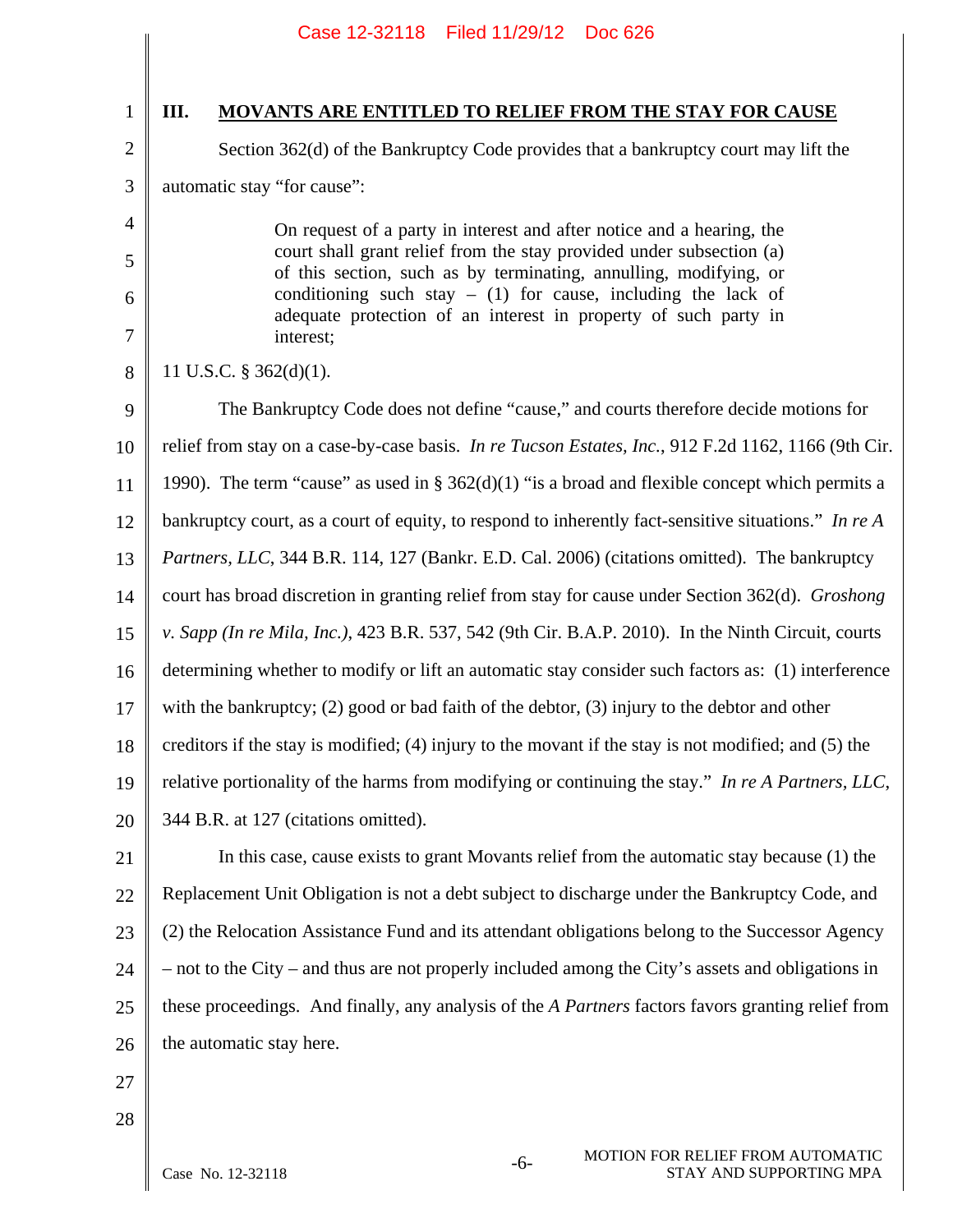1 2

## **A. The Replacement Unit Obligation Is Not a Debt Subject to Discharge Under the Bankruptcy Code**

3 4 5 6 7 8 9 10 11 12 13 14 15 16 17 The Bankruptcy Code defines "debt" as "liability on a claim." 11 U.S.C. § 101(12). It defines a "claim," in turn, as either a "right to payment" or a "right to an equitable remedy for breach of performance *if such breach gives rise to a right to payment*[.]" *Id*. § 101(5)(A), (B) (emphasis added). A right to equitable relief that requires only non-monetary action by a debtor thus does not give rise to a claim and does not create a debt as defined by the Code. *See*, *e.g.*, *U.S. v. Apex Oil Co., Inc*. 579 F.3d 734, 736 (7th Cir. 2009) (government's claim to injunction requiring debtor's successor to clean up contaminated site was not a claim discharged in prior owner's bankruptcy because government was not entitled to demand payment of cleanup costs in lieu of cleanup action); *In re Ben Franklin Hotel Assoc.*, 186 F.3d 301, 306-07 (3rd Cir. 1999) (finding a right to enforcement of a partnership interest in a "unique business opportunity" not to be a claim within the meaning of the Code because no monetary alternative existed); *In re Gilpin*, 391 B.R. 210 (B.A.P. 6th Cir. 2008) (right to enforce noncompete agreement was not a claim because compliance would not require payment of money by the debtor*); In re Torwico Electronics, Inc*., 8 F.3d 146, 150 (3rd Cir. 1993) (finding an order to abate ongoing pollution not to be a claim under the Bankruptcy Code).

18 19 20 21 22 23 24 25 26 27 *Apex Oil* is especially instructive. In that case, the Environmental Protection Agency ("EPA") won an injunction from the district court requiring Apex to clean up a site where an underground oil plume was contaminating ground water and emitting hazardous fumes. 579 F.3d at 735. Apex argued on appeal that the government's claim to an injunction was discharged in a prior bankruptcy proceeding. *Id*. The Seventh Circuit held that the EPA's claim to an injunction was not dischargeable in bankruptcy because it did not entitle the EPA to a money judgment if Apex failed to comply. *Id*. at 736-37. It did not matter that Apex would need to spend 150 million dollars to hire another company to perform the cleanup. The court rejected Apex's argument that the cost of complying with an equitable decree should be deemed a monetary claim, and hence dischargeable. That proposition, according to the court, was inconsistent with

28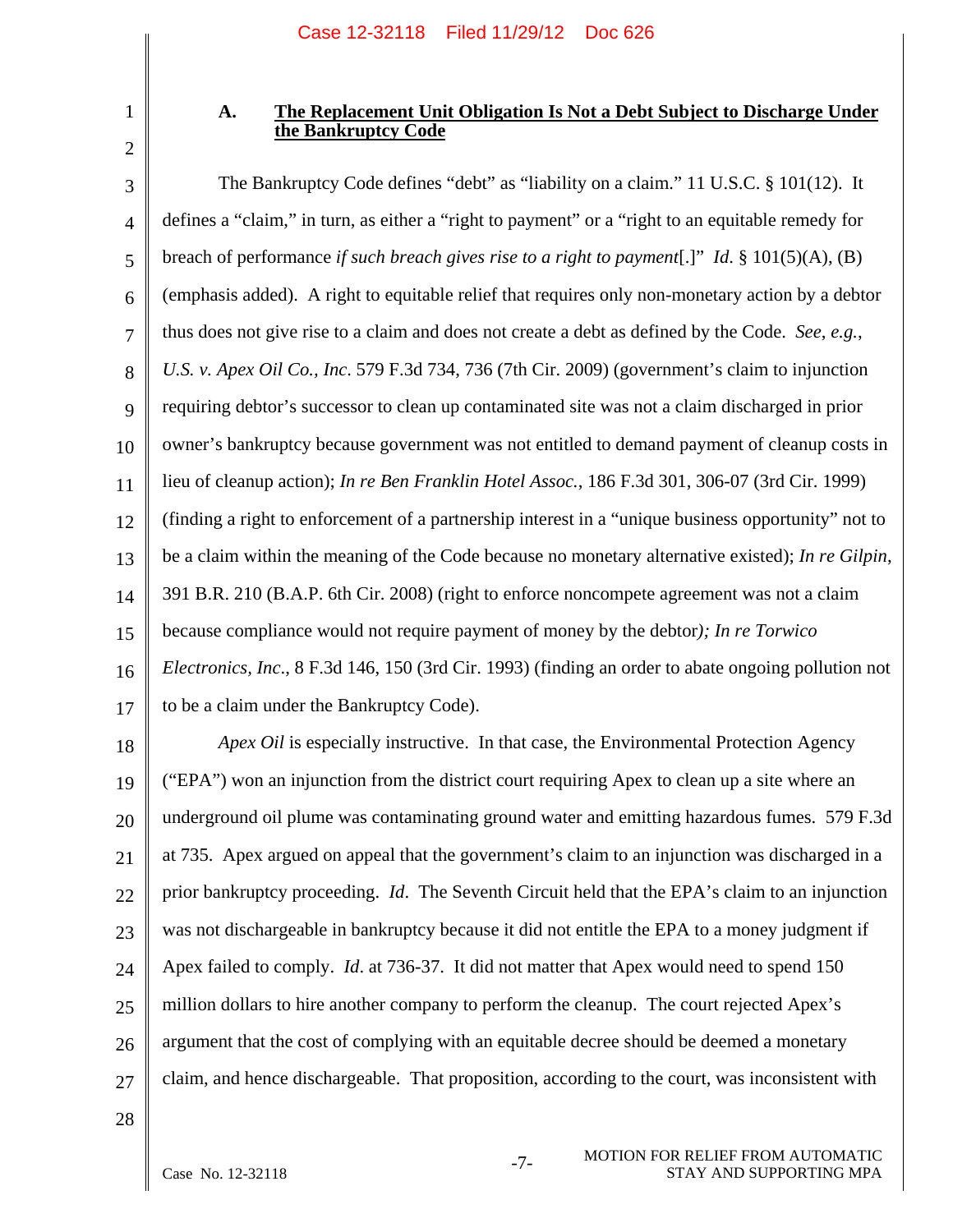|                | Case 12-32118 Filed 11/29/12 Doc 626                                                                                                                             |
|----------------|------------------------------------------------------------------------------------------------------------------------------------------------------------------|
|                |                                                                                                                                                                  |
| $\mathbf{1}$   | the Bankruptcy Code's definition of a "claim" because the cost to Apex was not the same thing as                                                                 |
| $\overline{2}$ | a "right to payment" belonging to the EPA:                                                                                                                       |
| 3              | Almost every equitable decree imposes a cost on the defendant, whether the                                                                                       |
| $\overline{4}$ | decree requires him to do something [or] to refrain from doing something.<br>The logic of Apex's position is thus that every equitable claim is dischargeable in |
| 5              | bankruptcy unless there is a specific exception in the Code. That is inconsistent                                                                                |
| 6              | with the Code's creation in 11 U.S.C. $\S$ 101(5)(B) of only a limited right to the<br>discharge of equitable claims.                                            |
| $\overline{7}$ | <i>Id.</i> at 737.                                                                                                                                               |
| 8              | The Replacement Unit Obligation is an equitable decree requiring the City to take action.                                                                        |
| 9              | The Settlement Agreement does not contemplate a monetary alternative in lieu of building the                                                                     |
| 10             | requisite 340 housing units. As emphasized in Apex Oil, the fact that the City may incur costs to                                                                |
| 11             | assist with construction of those units does not transform the obligation into a claim dischargeable                                                             |
| 12             | in bankruptcy.                                                                                                                                                   |
| 13             | As in the Apex case, breach of the City's obligation to build replacement units here will                                                                        |
| 14             | not "give[] rise to a right to payment" to the Price Judgment Creditors. Accordingly, the                                                                        |
| 15             | Replacement Unit Obligation does not fall within the subset of equitable claims that are                                                                         |
| 16             | dischargeable under 11 U.S.C. $\S$ 101(5)(B).                                                                                                                    |
| 17             | The Relocation Assistance Fund Belongs to the Successor Agency, Not to the<br>В.<br>City, and Therefore Cannot Be Discharged in These Proceedings.               |
| 18             |                                                                                                                                                                  |
| 19             | Under AB x1 26 and AB 1484, the city or county that originally authorized the creation of                                                                        |
| 20             | a redevelopment agency is called the "sponsoring entity." Cal. Health & Safety Code $\S 34171(n)$ .                                                              |
| 21             | The City is the "sponsoring entity" for the now defunct Stockton Redevelopment Agency.                                                                           |
| 22             | However, the City as sponsoring entity is not the same public entity as the City as Successor                                                                    |
| 23             | Agency and the sponsoring entity does not assume the assets and liabilities of the successor                                                                     |
| 24             | agency:                                                                                                                                                          |
| 25             | A successor agency is a <i>separate public entity</i> from the public<br>agency that provides for its governance and the two entities shall                      |
| 26             | not merge. The liabilities of the former redevelopment agency shall<br>not be transferred to the sponsoring entity and the assets shall not                      |
| 27             | become assets of the sponsoring entity.                                                                                                                          |
| 28             |                                                                                                                                                                  |
|                | MOTION FOR RELIEF FROM AUTOMATIC<br>$-8-$<br>STAY AND SUPPORTING MPA<br>Case No. 12-32118                                                                        |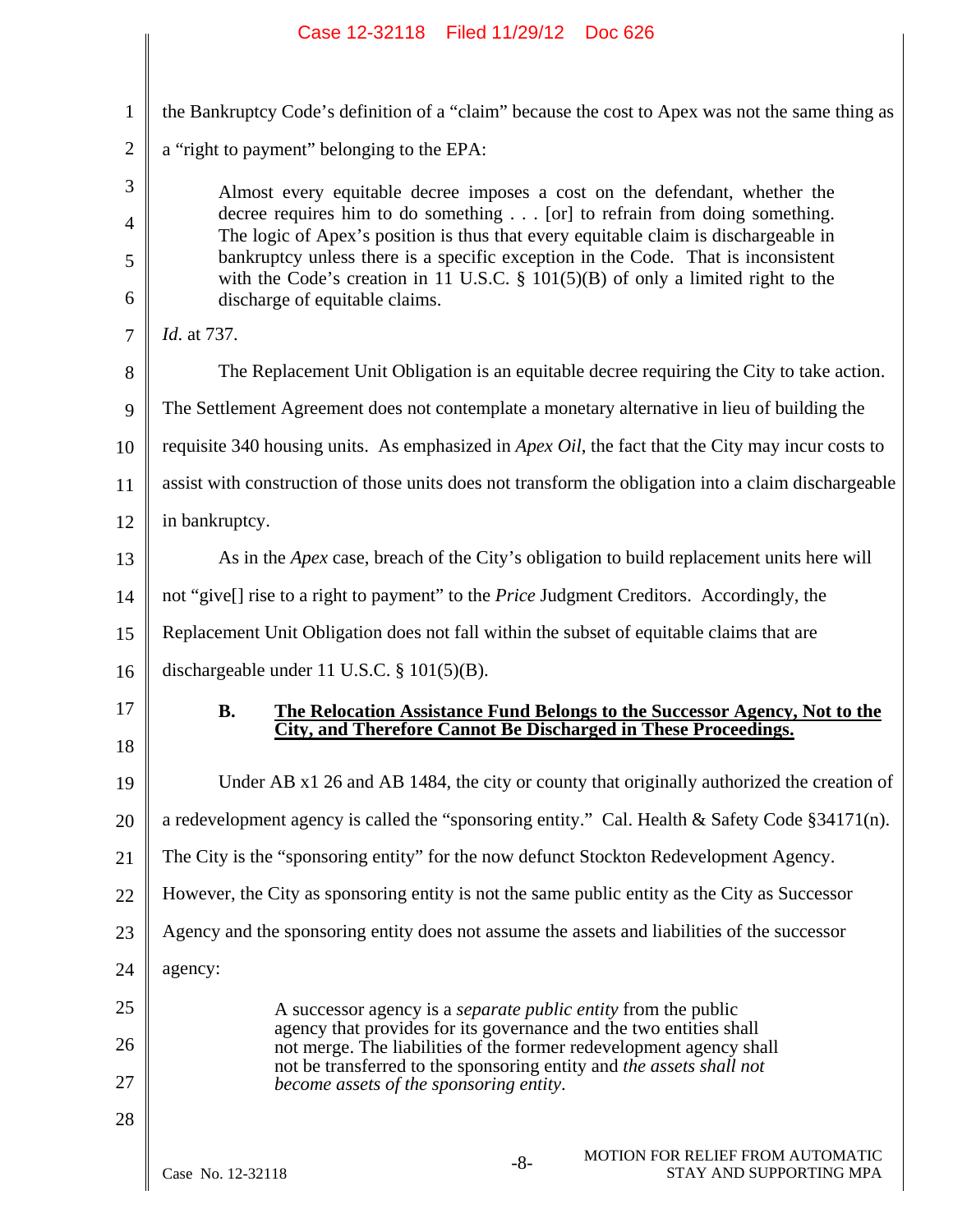| $\mathbf{1}$   | Cal. Health & Safety Code $34173(g)$ (emphasis added). The Relocation Assistance Fund and its                                                                                                                                                   |
|----------------|-------------------------------------------------------------------------------------------------------------------------------------------------------------------------------------------------------------------------------------------------|
| $\mathbf{2}$   | attendant obligations were assets and liabilities of the Stockton Redevelopment Agency that were                                                                                                                                                |
| 3              | transferred to the Successor Agency pursuant to AB 26 and AB 1484. Accordingly, the                                                                                                                                                             |
| $\overline{4}$ | Relocation Assistance Fund is not the City's property but rather the property of the separate                                                                                                                                                   |
| 5              | public entity known as the Successor Agency.                                                                                                                                                                                                    |
| 6              | Both logic and black-letter law dictate that property that does not belong to the debtor                                                                                                                                                        |
| 7              | does not become part of the debtor's bankruptcy estate. "The initiation of a bankruptcy case                                                                                                                                                    |
| $8\,$          | creates an estate that includes all legal and equitable interests of the debtor in property as of the                                                                                                                                           |
| 9              | date of the filing of the petition." In re Lucas, 300 B.R. 526, 533 (B.A.P. 10th Cir. 2003)                                                                                                                                                     |
| 10             | (holding that property held by the debtor for another in a constructive trust is not a debt owed by                                                                                                                                             |
| 11             | the debtor) (emphasis added). Thus, because under ABx1 26 and AB 1484 the Relocation                                                                                                                                                            |
| 12             | Assistance Fund did not become property of the City, the Fund is not part of the City's                                                                                                                                                         |
| 13             | bankruptcy estate and should be exempted from the automatic stay in these proceedings.                                                                                                                                                          |
| 14             | C.<br>The A Partners Factors Support Entry Of An Order Granting Relief From<br><b>Stay Here</b>                                                                                                                                                 |
| 15             |                                                                                                                                                                                                                                                 |
|                |                                                                                                                                                                                                                                                 |
| 16             | Finally, courts balance specific factors in assessing whether to order relief from stay,                                                                                                                                                        |
| 17             | which include: (1) interference with the bankruptcy; (2) the debtor's good or bad faith; (3)                                                                                                                                                    |
| 18             | detriment to the debtor and other creditors; (4) injury to the movant; and (5) the relative                                                                                                                                                     |
| 19             | portionality of the harms. In re A Partners, LLC, 344 B.R. at 127. <sup>4</sup> Here, any analysis of the A                                                                                                                                     |
| 20             | <i>Partners</i> factors favors entering an order granting relief from the automatic stay to allow the                                                                                                                                           |
| 21             | Price Judgment to be enforced.<br>First, there will be no interference with this bankruptcy proceeding. Judge Karlton                                                                                                                           |
| 22             |                                                                                                                                                                                                                                                 |
| 23             | retained jurisdiction over enforcement of the <i>Price</i> Judgment, is familiar with the proceedings,                                                                                                                                          |
| 24             | and can dispose of the compliance issues efficiently. Moreover, the City in its capacity as the<br>Successor Agency is unrelated to the City in its capacity as debtor in these proceedings, and to the                                         |
| 25             |                                                                                                                                                                                                                                                 |
| 26             | $4$ Courts have articulated various approaches to considering whether to order relief from stay. See e.g., In re Sonnax<br>Industries, Inc., 907 F. 2d 1280 (2d Cir, 1990)(citing In re Curtis, 40 B.R. 795 (Bankr.D.Utah 1984))(listing twelve |
| 27             | factors and evaluating four); In re Hakim, 212 B.R. 632 (Bankr. N.D. Cal. 1997)(discussing cases that have applied<br>tests ranging from four factors to twelve factors depending on the nature of the request for relief). Here, given the     |
| 28             | enforcement posture in connection with the requested relief and the Court that issued the opinion, the five A Partners<br>factors are analogous.                                                                                                |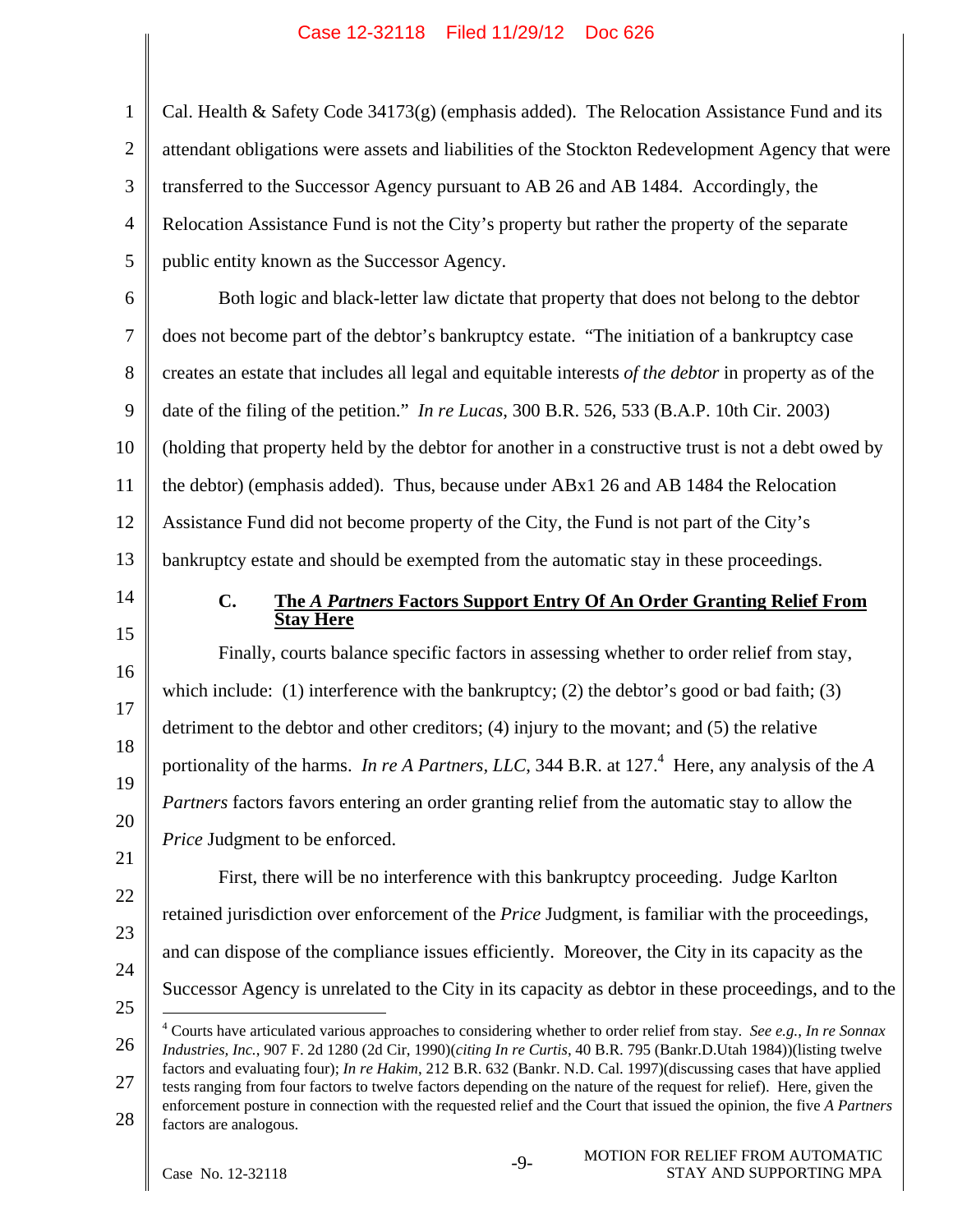1 2 extent the City is obligated under the Price Judgment, its involvement is related primarily to the fulfillment of its equitable obligations as discussed above.

3 4 5 6 7 Second, the City and the Stockton Redevelopment Agency agreed to entry of the *Price* Judgment more than six years ago. These obligations are not merely contractual – they are memorialized by a California judgment. Accordingly, the City in both its role as a municipal entity and as the Successor Agency should be held accountable for its conduct and its failure to discharge its court-ordered obligations.

8 9 10 11 12 13 Third, relief from stay would cause little detriment to the debtor and other creditors because the Relocation Assistance Fund was required to be set aside and protected for exclusive use as specified in the *Price* Judgment. Accordingly, unless the City or the city in its role as Successor Agency failed to discharge its obligations in good faith, the funds are already segregated and protected. In addition, the equitable obligations to which the City is bound should not significantly affect its financial creditors in these bankruptcy proceedings.

14 15 16 17 18 Fourth, unless relief is granted, there will be more injury heaped on the poor, homeless, and displaced people in addition to the passage of more than six years without the benefit of the rights and benefits to which they are entitled under the *Price* Judgment. These people need this assistance desperately, and the continuing failure to discharge these obligations will further compound the difficult financial situations of the beneficiaries of the *Price* Judgment.

19 20 21 22 23 24 25 And finally, without relief from stay to allow Judge Karlton to address the issues associated with the long-overdue enforcement of the *Price* Judgment, the matter will remain unresolved for years pending closure of these bankruptcy proceedings. That type of continuing harm in denying the benefits of a legitimate California judgment in favor of poor, displaced, and homeless people would be orders of magnitude more severe than whatever hardship the City and the City in its role as Successor Agency may experience in appearing before Judge Karlton to explain its failures to discharge their court-ordered obligations.

26 27 Accordingly, weighing the *A Partners* factors further supports a finding of cause here to order relief from the automatic stay.

28